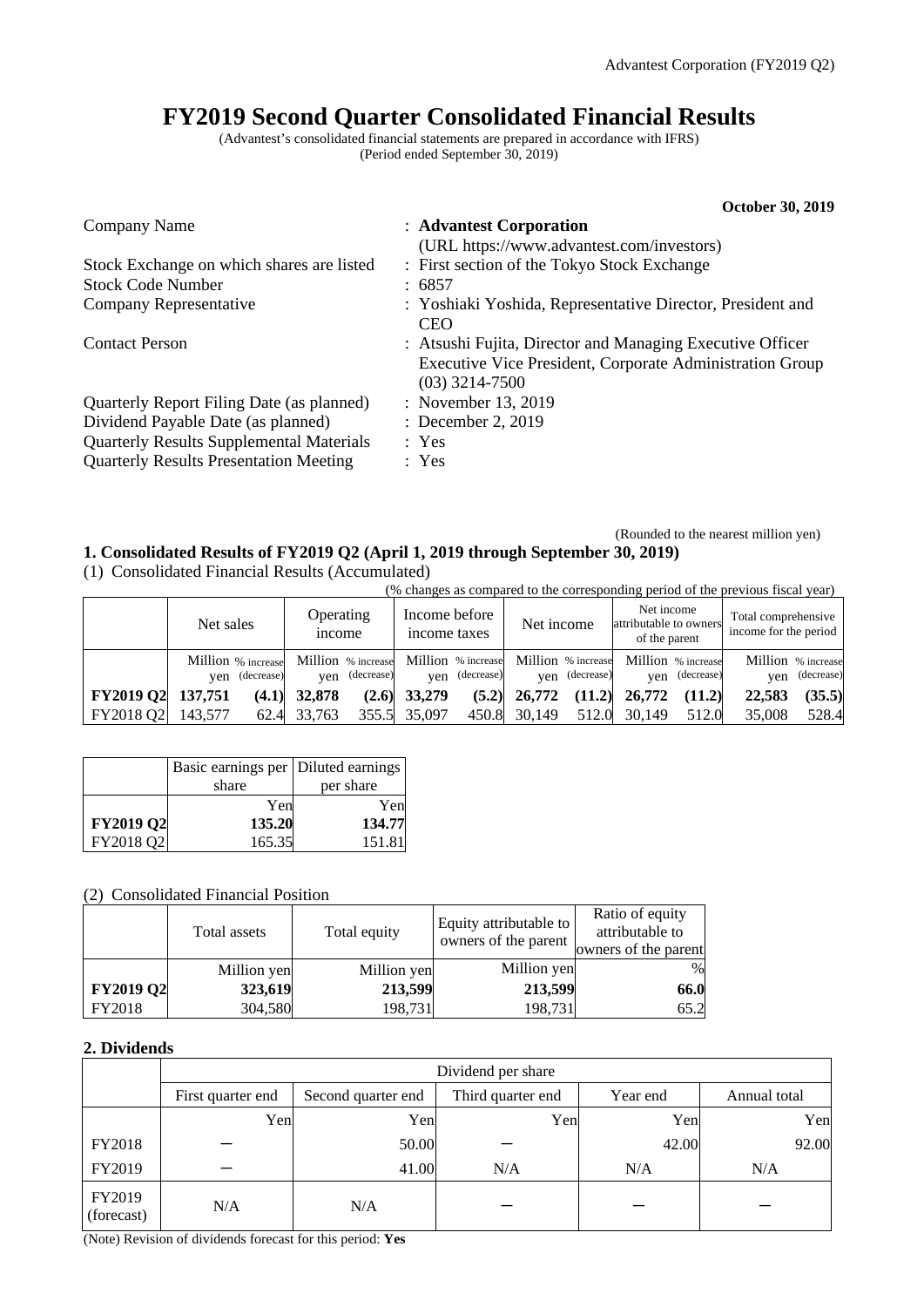| 3. Projected Results for FY2019 (April 1, 2019 through March 31, 2020) |                                                      |
|------------------------------------------------------------------------|------------------------------------------------------|
|                                                                        | (0) okonose se somnoved to the previous fissel user) |

|        |           |                    |        |                    |                               |                    |        |                    |         | $\sigma$ changes as compared to the previous risear year) |
|--------|-----------|--------------------|--------|--------------------|-------------------------------|--------------------|--------|--------------------|---------|-----------------------------------------------------------|
|        | Net sales |                    |        | Operating income   | Income before<br>income taxes |                    |        | Net income         |         | Net income attributable<br>to owners of the parent        |
|        |           | Million % increase |        | Million % increase |                               | Million % increase |        | Million % increase | Million | % increase                                                |
|        |           | yen (decrease)     | ven    | (decrease)         | ven                           | (decrease)         | ven    | (decrease)         | ven     | (decrease)                                                |
| FY2019 | 247,000   | (12.6)             | 45,000 | (30.4)             | 45,800                        | (30.8)             | 36,500 | (36.0)             | 36,500  | (36.0)                                                    |

(Note) Revision of dividends forecast for this period: **Yes** 

For details, please refer to the (4) Near-term Prospects, page 5.

#### **4. Others**

- (1) Material changes in subsidiaries during this period (changes in scope of consolidation resulting from changes in subsidiaries): None
- (2) Changes in accounting policies and accounting estimates
	- 1) Changes in accounting policies required by IFRS: Yes
	- 2) Changes arising from factors other than 1: None
	- 3) Changes in accounting estimates: None

For details, please refer to the (5) Notes to the Condensed Consolidated Financial Statements (Changes in Accounting Policies), page 13.

- (3) Number of issued and outstanding share (ordinary share):
	- 1) Number of issued and outstanding share at the end of each fiscal period (including treasury share): FY2019 Q2 199,566,770 shares; FY2018 199,566,770 shares.
	- 2) Number of treasury share at the end of each fiscal period: FY2019 Q2 1,294,673 shares; FY2018 1,732,515 shares.
	- 3) Average number of outstanding share for each period (cumulative term):

FY2019 Q2 198,012,630 shares; FY2018 Q2 182,341,468 shares.

(Note) Advantest's share (FY2019 Q2 538,046 shares, FY2018 272,446 shares), which is being kept as performance share option compensation in trust account, is included in the number of treasury share at the end of each fiscal period. Moreover, the Advantest's share that mentioned above is also included in the treasury share which is deducted during the calculation of average number of outstanding share for each period.

### **Status of Quarterly Review Procedures**

This quarterly financial results report is not subject to quarterly review procedures by independent auditors.

#### **Explanation on the Appropriate Use of Future Earnings Projections and Other Special Instructions**

This document contains "forward-looking statements" that are based on Advantest's current expectations, estimates and projections. These forward-looking statements are subject to known and unknown risks, uncertainties and other factors that may cause Advantest's actual results, levels of activities, performance or achievements to be materially different from those expressed or implied by such forward-looking statements. These factors include: (i) changes in demand for the products and services produced and offered by Advantest's customers, including semiconductors, communications services and electronic goods; (ii) circumstances relating to Advantest's investment in technology, including its ability to timely develop products that meet the changing needs of semiconductor manufacturers, communications network equipment and components makers and service providers; (iii) significant changes in the competitive environment in the major markets where Advantest purchases materials, components and supplies for the production of its products or where its products are produced, distributed or sold; and (iv) changes in economic conditions, currency exchange rates or political stability in the major markets where Advantest procures materials, components and supplies for the production of its principal products or where its products are produced, distributed or sold.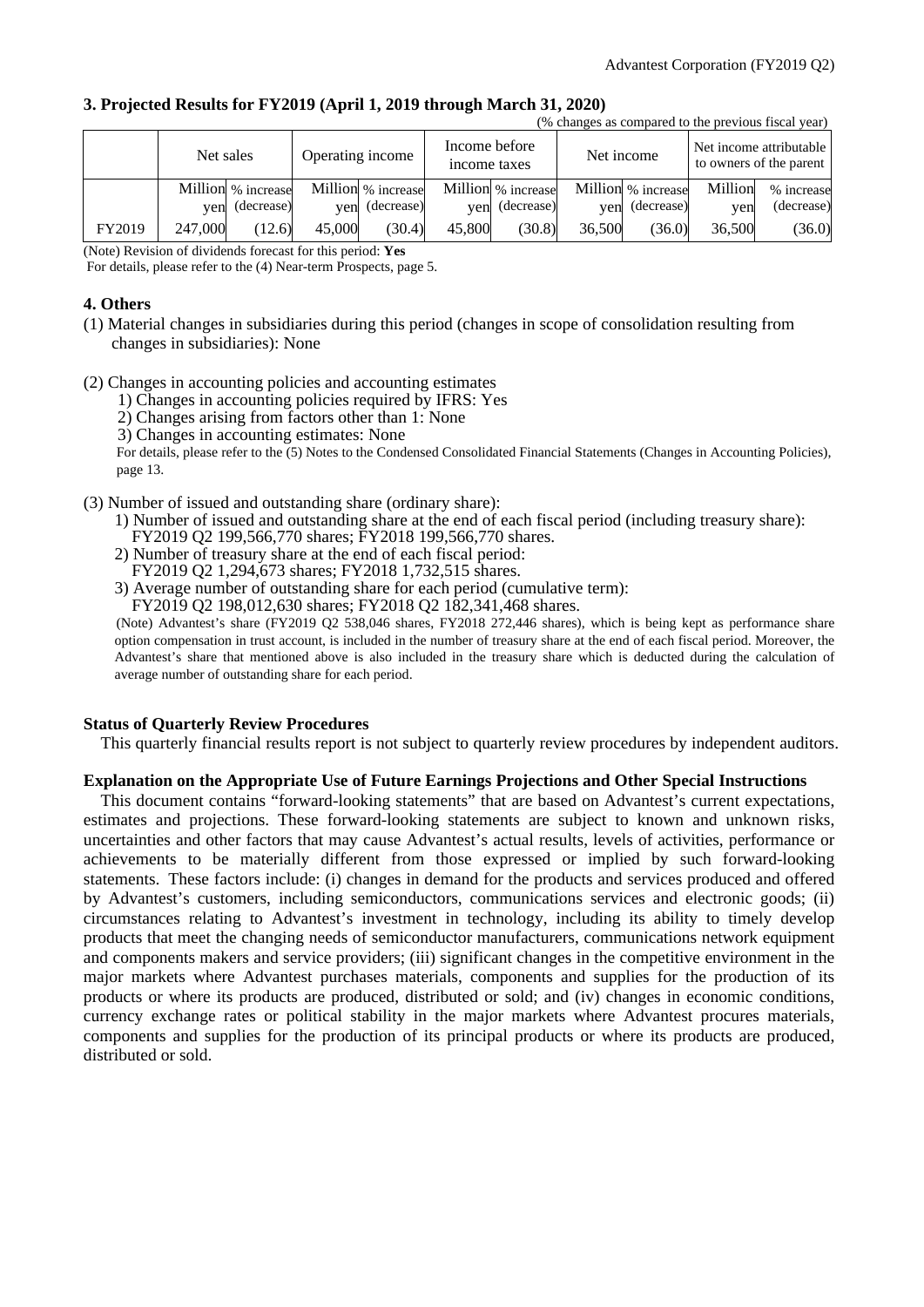### **Contents**

|                                                                                   | P. 2  |
|-----------------------------------------------------------------------------------|-------|
|                                                                                   | P. 2  |
|                                                                                   | P. 4  |
|                                                                                   | P. 4  |
|                                                                                   | P. 5  |
|                                                                                   | P. 6  |
| (1) Condensed Consolidated Statement of Financial Position ······················ | P. 6  |
| (2) Condensed Consolidated Statement of Profit or Loss and Condensed Consolidated |       |
|                                                                                   | P. 8  |
| (3) Condensed Consolidated Statement of Changes in Equity                         | P. 11 |
| (4) Condensed Consolidated Statement of Cash Flows                                | P. 12 |
| (5) Notes to the Condensed Consolidated Financial Statements                      | P. 13 |
|                                                                                   | P. 13 |
|                                                                                   | P. 13 |
|                                                                                   | P. 14 |
| FY2019 Second Quarter Consolidated Financial Results Overview ··················  | P. 16 |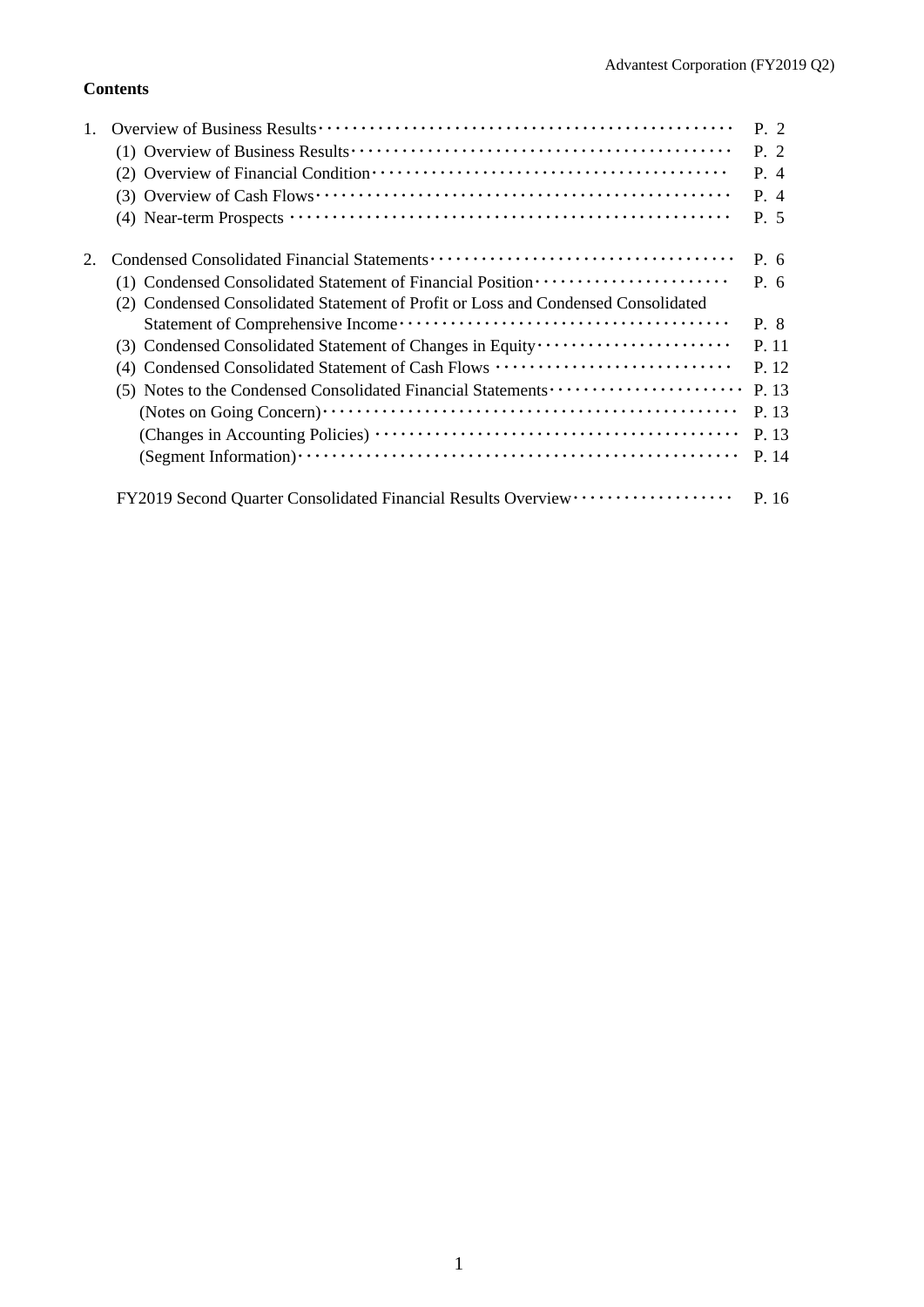$(in$  billion  $van)$ 

### 1. Overview of Business Results

#### (1) Overview of Business Results

Consolidated Financial Results of FY2019 Q2 (April 1, 2019 through September 30, 2019)

|                            |                                        |                                        | THE OTHER LIFE                                                                                      |
|----------------------------|----------------------------------------|----------------------------------------|-----------------------------------------------------------------------------------------------------|
|                            | Six months ended<br>September 30, 2018 | Six months ended<br>September 30, 2019 | As compared to the<br>corresponding period of<br>the previous<br>fiscal year<br>increase (decrease) |
| Orders received            | 146.8                                  | 124.2                                  | $(15.4\%)$                                                                                          |
| Net sales                  | 143.6                                  | 137.8                                  | $(4.1\%)$                                                                                           |
| Operating income           | 33.8                                   | 32.9                                   | $(2.6\%)$                                                                                           |
| Income before income taxes | 35.1                                   | 33.3                                   | $(5.2\%)$                                                                                           |
| Net income                 | 30.1                                   | 26.8                                   | $(11.2\%)$                                                                                          |

In Advantest's first half of fiscal year 2019, the worldwide economic slowdown was accentuated by the effects of prolonged and expanded trade friction caused by protectionist trade policies.

Under the uncertain economic circumstances, demand for end-products and capital investment declined in a wide range of fields including electronics, automobiles, and industrial equipment. The lack of visibility in smartphone-related markets, which are directly affected by trade disputes between the United States and China, grew more pronounced. Due to this softening of demand, the semiconductor market has exhibited negative growth in 2019, and many semiconductor manufacturers have adjusted production and reviewed their investment plans, especially in the memory sector, where there seems to be situations of excess inventory.

In other circumstances, the demand for semiconductor test equipment is influenced not only by fluctuations in device production volumes, but also by technological evolution trends in semiconductors. Advanced chipmaking processes that enable the integration of more circuits on semiconductors also improve performance and reduce power consumption, resulting in increased test time and more complex functional tests, which expands demand for test equipment. During the first half of fiscal year 2019, demand for SoC test systems increased due to expanding production of high-end devices utilizing advanced processes such as 5G-related semiconductors. This compensated for a slowdown in demand for other applications.

As a result, orders received were (Y) 124.2 billion (15.4% decrease in comparison to the corresponding period in the previous fiscal year) and sales were (Y) 137.8 billion (4.1% decrease in comparison to the corresponding period in the previous fiscal year). In terms of profit, operating income was (Y) 32.9 billion (2.6% decrease in comparison to the corresponding period in the previous fiscal year ), income before income taxes was (Y) 33.3 billion (5.2% decrease in comparison to the corresponding period in the previous fiscal year ), and net income was (Y) 26.8 billion (11.2% decrease in comparison to the corresponding period in the previous fiscal year). Operating income for the same period of the previous fiscal year included a temporary gain of approximately (Y) 1.0 billion associated with the sale of fixed assets.

The average exchange rate for the first half of the current fiscal year was 1 USD to 109 JPY (109 JPY in the same period of the previous year), and 1 EUR to 123 JPY (130 JPY in the same period of the previous year). Our overseas sales ratio in the period was 95.8% (94.7% in the same period of the previous year).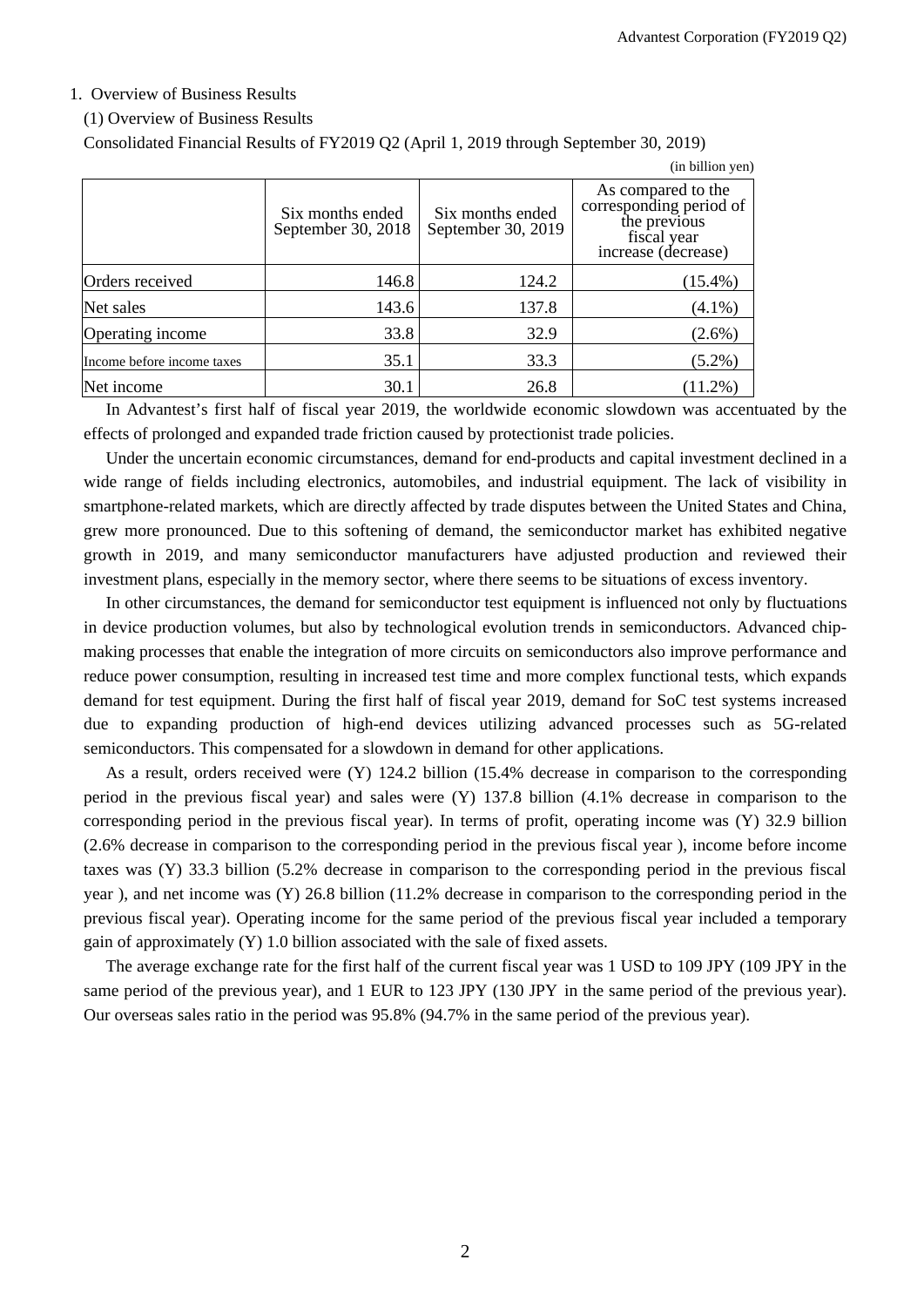Conditions of business segments are described below.

|                 |                                        |                                        | (in billion yen)                                                                                    |
|-----------------|----------------------------------------|----------------------------------------|-----------------------------------------------------------------------------------------------------|
|                 | Six months ended<br>September 30, 2018 | Six months ended<br>September 30, 2019 | As compared to the<br>corresponding period of<br>the previous<br>fiscal year<br>increase (decrease) |
| Orders received | 111.9                                  | 93.0                                   | $(16.9\%)$                                                                                          |
| Net sales       | 105.1                                  | 102.9                                  | $(2.1\%)$                                                                                           |
| Segment income  | 32.2                                   | 36.4                                   | 12.7%                                                                                               |

<Semiconductor and Component Test System Segment>

In this segment, many customers, including memory semiconductor manufacturers, reduced their tester investment as final demand remained broadly low. However, major semiconductor manufacturers producing application processors and baseband processors, which are core semiconductors for smartphones, have been actively developing high-end SoC devices for 5G and preparing them for mass production, which sustained SoC test system demand at a high level. Profitability improved as high-end SoC test systems became more prominent in our sales mix.

As a result of the above, orders received were (Y) 93.0 billion (16.9% decrease in comparison to the corresponding period in the previous fiscal year), net sales were (Y) 102.9 billion (2.1% decrease in comparison to the corresponding period in the previous fiscal year), and segment income was (Y) 36.4 billion (12.7% increase in comparison to the corresponding period in the previous fiscal year).

< Mechatronics System Segment>

|                       |                                        |                                        | (in billion yen)                                                                                    |
|-----------------------|----------------------------------------|----------------------------------------|-----------------------------------------------------------------------------------------------------|
|                       | Six months ended<br>September 30, 2018 | Six months ended<br>September 30, 2019 | As compared to the<br>corresponding period of<br>the previous<br>fiscal year<br>increase (decrease) |
| Orders received       | 21.7                                   | 14.0                                   | $(35.6\%)$                                                                                          |
| Net sales             | 21.8                                   | 16.0                                   | $(26.5\%)$                                                                                          |
| Segment income (loss) | 0.5                                    | (1.6)                                  |                                                                                                     |

In this segment, due to the impact of the deteriorating memory semiconductor market, overall demand lagged for peripheral devices such as device interface products, which are highly correlated with memory test.

As a result of the above, orders received were (Y) 14.0 billion (35.6% decrease in comparison to the corresponding period in the previous fiscal year), net sales were (Y) 16.0 billion (26.5% decrease in comparison to the corresponding period in the previous fiscal year), and segment loss was (Y) 1.6 billion ((Y) 2.1 billion declines in comparison to the corresponding period in the previous fiscal year).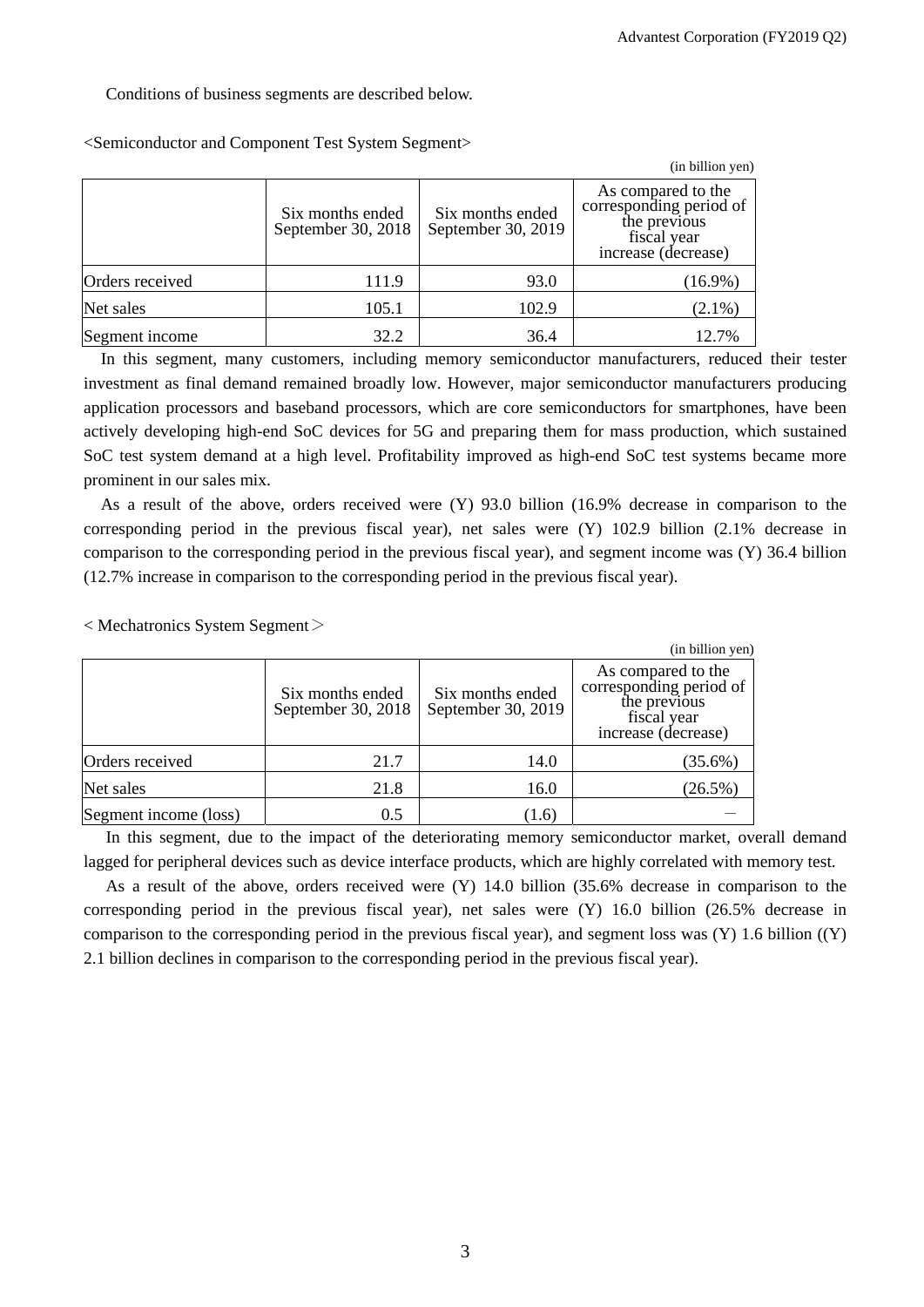### <Services, Support and Others Segment>

|                 |                                        |                                        | (in billion yen)                                                                                    |
|-----------------|----------------------------------------|----------------------------------------|-----------------------------------------------------------------------------------------------------|
|                 | Six months ended<br>September 30, 2018 | Six months ended<br>September 30, 2019 | As compared to the<br>corresponding period of<br>the previous<br>fiscal year<br>increase (decrease) |
| Orders received | 13.2                                   | 17.2                                   | 31.0%                                                                                               |
| Net sales       | 16.7                                   | 18.9                                   | 12.9%                                                                                               |
| Segment income  | 3.6                                    | 2.1                                    | $(42.0\%)$                                                                                          |

In this segment, business grew due to the consolidated effect of Advantest's acquisition of the system-level test business of Astronics in February 2019. However, this acquisition also caused amortization of intangible assets to increase temporarily. Sales of SSD test systems and second-hand products were sluggish.

As a result of the above, orders received were (Y) 17.2 billion (31.0% increase in comparison to the corresponding period in the previous fiscal year), net sales were (Y) 18.9 billion (12.9% increase in comparison to the corresponding period in the previous fiscal year), and segment income was (Y) 2.1 billion (42.0% decrease in comparison to the corresponding period in the previous fiscal year).

### (2) Overview of Financial Condition

Total assets at September 30, 2019 amounted to (Y) 323.6 billion, an increase of (Y) 19.0 billion compared to the fiscal year ended March 31, 2019, primarily due to an increase of (Y) 14.9 billion in cash and cash equivalents, and  $(Y)$  9.2 billion in right-of-use-assets, offsetting by a decrease of  $(Y)$  1.6 billion in trade and other receivables, and (Y) 1.4 billion in inventories. The amount of total liabilities was (Y) 110.0 billion, an increase of (Y) 4.2 billion compared to the fiscal year ended March 31, 2019, primarily due to an increase of (Y) 9.2 billion in lease liabilities, and (Y) 1.4 billion in other current liabilities primarily due to an increase of advance receipt, offsetting by a decrease of  $(Y)$  5.8 billion in trade and other payables. Total equity was  $(Y)$ 213.6 billion. Ratio of equity attributable to owners of the parent was 66.0%, an increase of 0.8 percentage points from March 31, 2019.

### (3) Overview of Cash Flows

Cash and cash equivalents held at September 30, 2019 were  $(Y)$  134.8 billion, an increase of  $(Y)$  14.9 billion from March 31, 2019. Significant cash flows during the six-month period of this fiscal year and details are described below.

Net cash provided by operating activities was (Y) 29.9 billion (net cash inflow of (Y) 19.2 billion in the corresponding period of the previous fiscal year). This amount was primarily attributable to a decrease of (Y) 5.4 billion in trade and other payables and adjustments of non-cash items such as depreciation and amortization in addition to the income before income taxes of (Y) 33.3 billion.

Net cash used in investing activities was (Y) 3.1 billion (net cash outflow of (Y) 1.1 billion in the corresponding period of the previous fiscal year). This amount was primarily attributable to purchases of property, plant and equipment in the amount of (Y) 3.1 billion.

Net cash used in financing activities was (Y) 9.1 billion (net cash outflow of (Y) 4.6 billion in the corresponding period of the previous fiscal year). This amount was primarily attributable to dividends paid of (Y) 8.3 billion.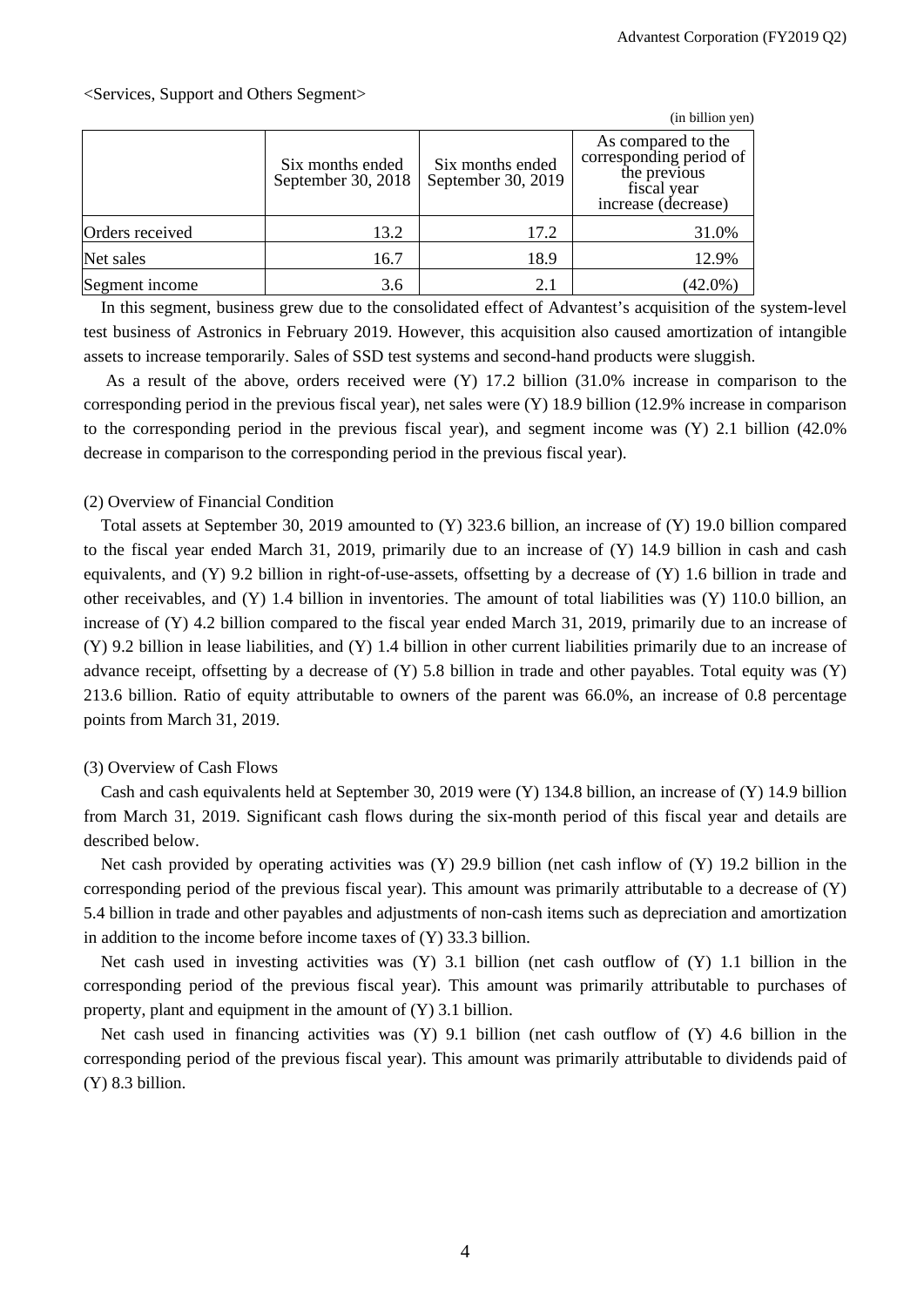#### (4) Near-term Prospects

Looking at our business environment going forward, Advantest expects 5G-related demand, which drove performance in the first half, to be sustained over the medium to long term amidst the spread of base stations and the adoption of 5G smartphones. However, as 5G-related tester investments by major semiconductor manufacturers are expanding more rapidly than Advantest had anticipated, a reaction is expected in this arena in the short term. On the other hand, demand for memory testers, which remained weak this period, shows signs of picking up in the second half due to increasing demand related to faster DRAM and higher device reliability.

Based on these industry trends and our business results so far, Advantest are revising our full-year consolidated business forecast for the current fiscal year as follows.

Orders received (Y) 235.0 billion (formerly (Y) 230.0 billion in our forecast announced in July 2019); sales (Y) 247.0 billion (formerly (Y) 230.0 billion); operating income (Y) 45.0 billion (formerly (Y) 30.0 billion); income before income taxes (Y) 45.8 billion (formerly (Y) 31.0 billion); net income (Y) 36.5 billion (formerly (Y) 26.0 billion). Our forecast for the second half of the fiscal year assumes exchange rates of 1 USD to 105 JPY and 1 EUR to 120 JPY. Advantest has revised these exchange rate assumptions upwards from those contained in the full-year forecast announced in July by 5 yen to the US dollar and 10 yen to the euro.

Although Advantest sees the possibility of market adjustments in the short term as described above, there is no change in our view that the semiconductor test equipment market will grow in step with the expansion of the semiconductor market despite short-term demand fluctuations. The digital transformation, including the adoption of 5G technology, requires the development of technology to provide semiconductors with higher performance, lower power consumption, and better reliability. As technology advances, the importance of semiconductor test will also increase.

Based on this outlook, Advantest will continue to seek to realize our corporate Vision Statement of "adding customer value in an evolving semiconductor value chain" and maintain a foundation for growth, improve periodic profitability, and use capital efficiently, to achieve the targets set forth in our mid-term management plan launched in FY2018.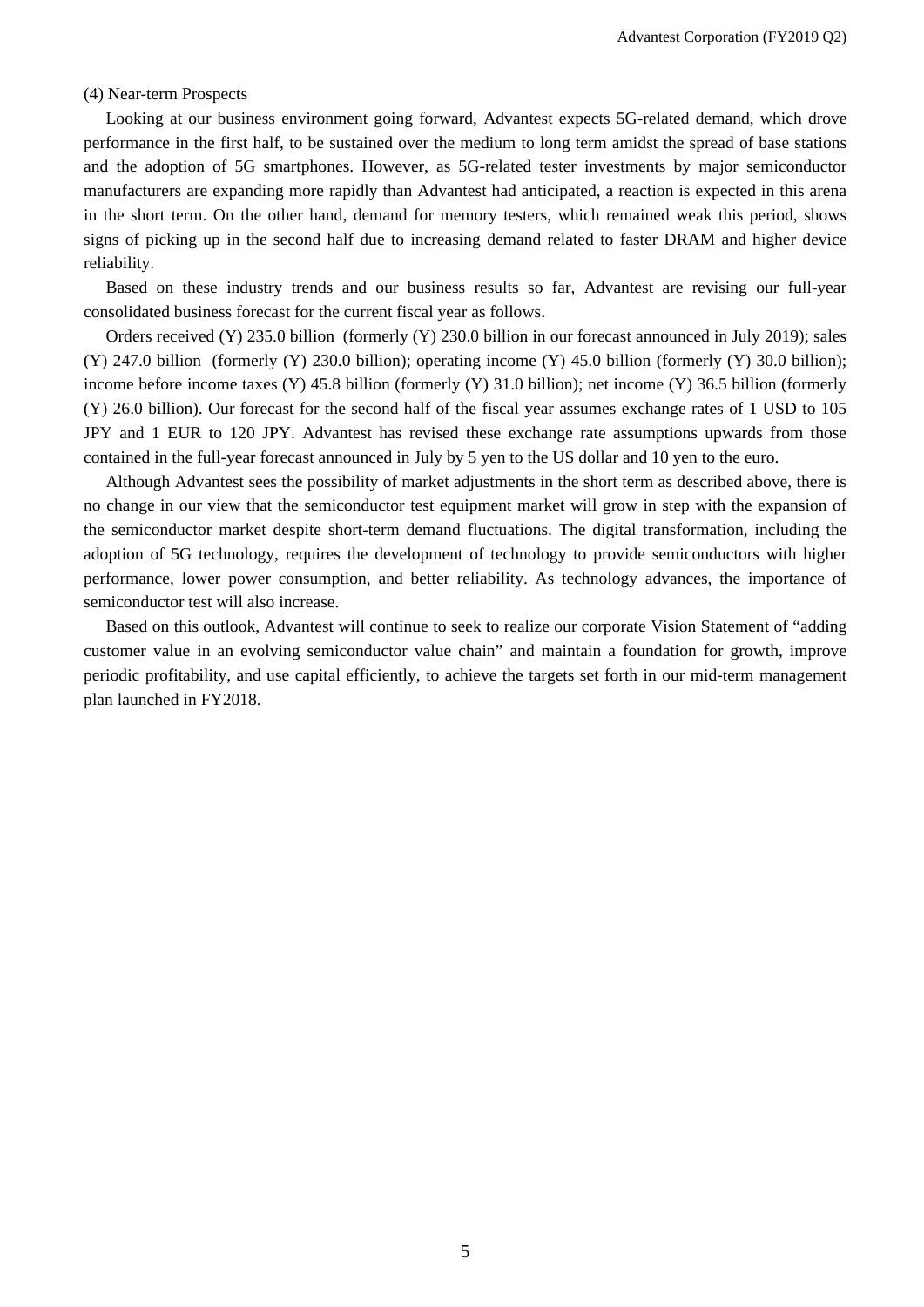2. Condensed Consolidated Financial Statements

(1) Condensed Consolidated Statement of Financial Position

|                                     |                | Millions of Yen    |
|-------------------------------------|----------------|--------------------|
|                                     | As of          | As of              |
|                                     | March 31, 2019 | September 30, 2019 |
| Assets                              |                |                    |
| Current assets                      |                |                    |
| Cash and cash equivalents           | 119,943        | 134,793            |
| Trade and other receivables         | 51,786         | 50,230             |
| Inventories                         | 57,099         | 55,719             |
| Other current assets                | 4,423          | 4,298              |
| Total current assets                | 233,251        | 245,040            |
| Non-current assets                  |                |                    |
| Property, plant and equipment, net  | 30,786         | 30,657             |
| Right-of-use assets                 |                | 9,208              |
| Goodwill and intangible assets, net | 26,119         | 25,136             |
| Other financial assets              | 2,861          | 2,627              |
| Deferred tax assets                 | 11,209         | 10,634             |
| Other non-current assets            | 354            | 317                |
| Total non-current assets            | 71,329         | 78,579             |
| Total assets                        | 304,580        | 323,619            |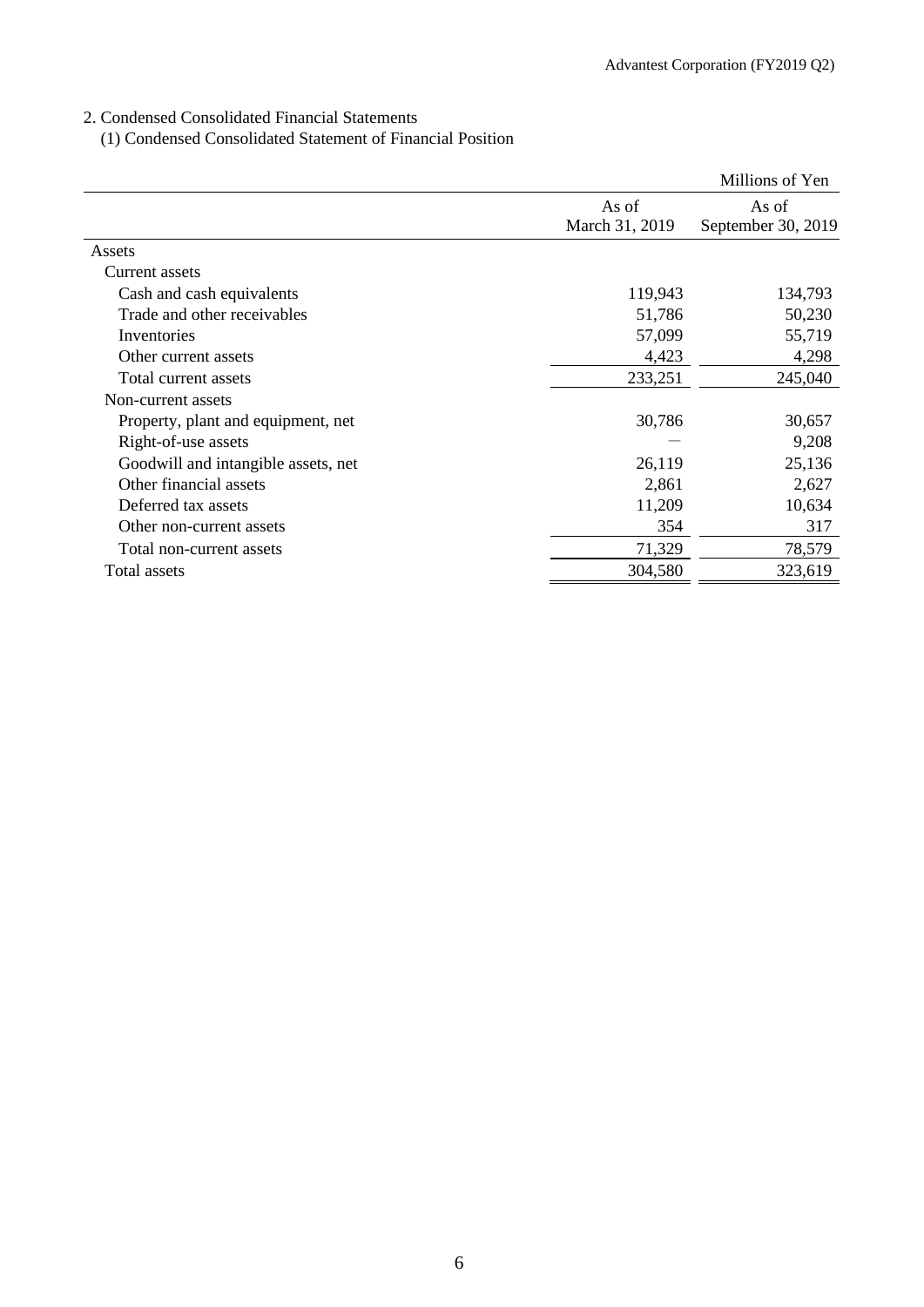|                                |                | Millions of Yen    |
|--------------------------------|----------------|--------------------|
|                                | As of          | As of              |
|                                | March 31, 2019 | September 30, 2019 |
| Liabilities and Equity         |                |                    |
| Liabilities                    |                |                    |
| <b>Current liabilities</b>     |                |                    |
| Trade and other payables       | 43,942         | 38,190             |
| Income tax payables            | 8,650          | 7,644              |
| Provisions                     | 2,886          | 3,008              |
| Lease liabilities              |                | 2,036              |
| Other financial liabilities    | 905            | 1,176              |
| Other current liabilities      | 6,465          | 7,901              |
| Total current liabilities      | 62,848         | 59,955             |
| Non-current liabilities        |                |                    |
| Lease liabilities              |                | 7,202              |
| Retirement benefit liabilities | 37,528         | 37,223             |
| Deferred tax liabilities       | 1,680          | 1,338              |
| Other non-current liabilities  | 3,793          | 4,302              |
| Total non-current liabilities  | 43,001         | 50,065             |
| <b>Total liabilities</b>       | 105,849        | 110,020            |
| Equity                         |                |                    |
| Share capital                  | 32,363         | 32,363             |
| Share premium                  | 43,018         | 43,093             |
| Treasury shares                | (6,262)        | (4,718)            |
| Retained earnings              | 125,927        | 143,476            |
| Other components of equity     | 3,685          | (615)              |
| Total equity attributable to   |                |                    |
| owners of the parent           | 198,731        | 213,599            |
| Total equity                   | 198,731        | 213,599            |
| Total liabilities and equity   | 304,580        | 323,619            |
|                                |                |                    |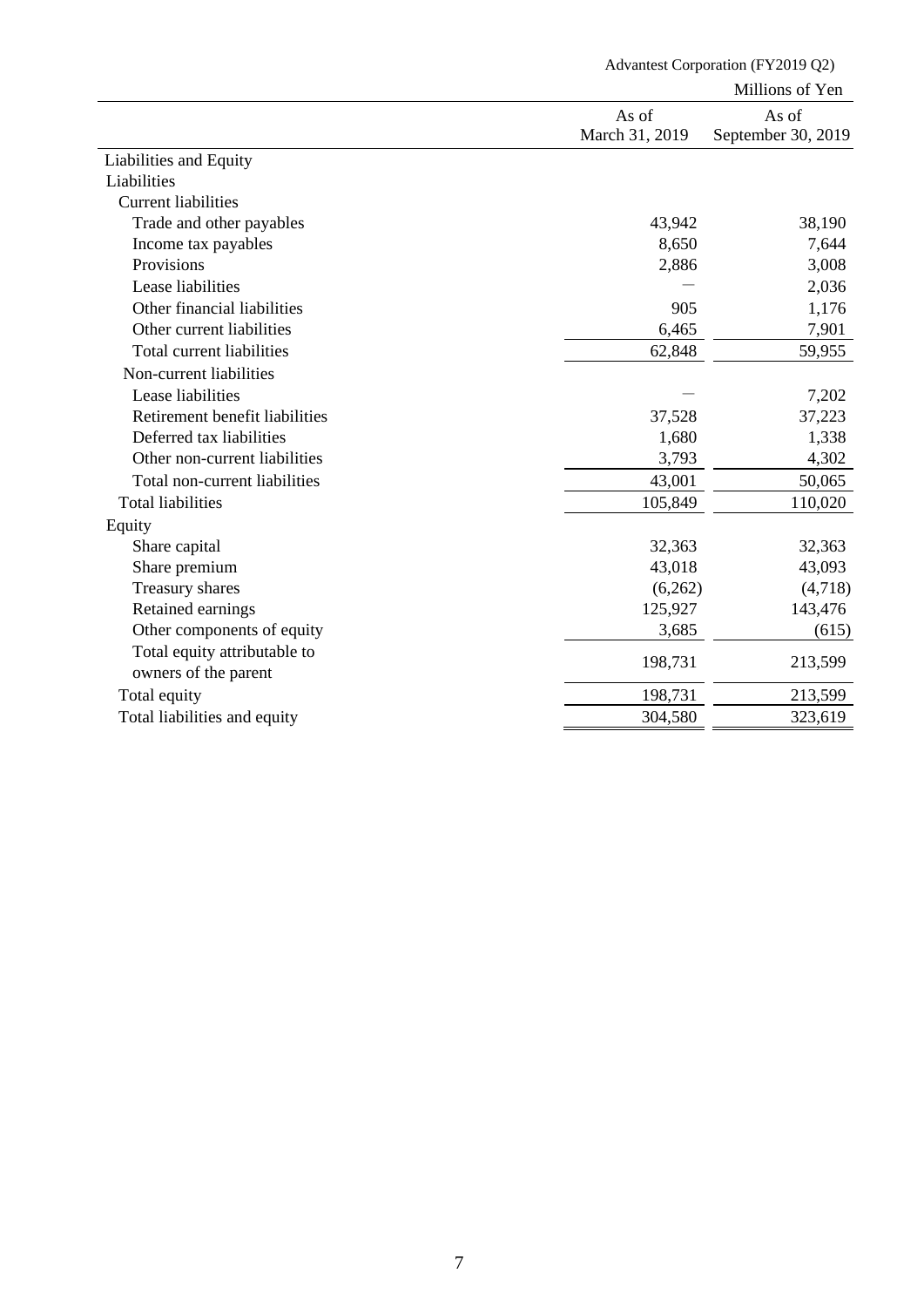(2) Condensed Consolidated Statement of Profit or Loss and Condensed Consolidated Statement of Comprehensive Income

# Condensed Consolidated Statement of Profit or Loss

|                                                 |                                        | Millions of Yen                        |
|-------------------------------------------------|----------------------------------------|----------------------------------------|
|                                                 | Six months ended<br>September 30, 2018 | Six months ended<br>September 30, 2019 |
| Net sales                                       | 143,577                                | 137,751                                |
| Cost of sales                                   | (66, 472)                              | (57, 380)                              |
| Gross profit                                    | 77,105                                 | 80,371                                 |
| Selling, general and<br>administrative expenses | (44, 396)                              | (47, 569)                              |
| Other income                                    | 1,109                                  | 117                                    |
| Other expenses                                  | (55)                                   | (41)                                   |
| Operating income                                | 33,763                                 | 32,878                                 |
| Financial income                                | 1,392                                  | 476                                    |
| Financial expenses                              | (58)                                   | (75)                                   |
| Income before income taxes                      | 35,097                                 | 33,279                                 |
| Income taxes                                    | (4,948)                                | (6,507)                                |
| Net income                                      | 30,149                                 | 26,772                                 |
| Net income attributable to:                     |                                        |                                        |
| Owners of the parent                            | 30,149                                 | 26,772                                 |
| Earnings per share:                             | Yen                                    | Yen                                    |
| <b>Basic</b>                                    | 165.35                                 | 135.20                                 |
| Diluted                                         | 151.81                                 | 134.77                                 |
|                                                 |                                        |                                        |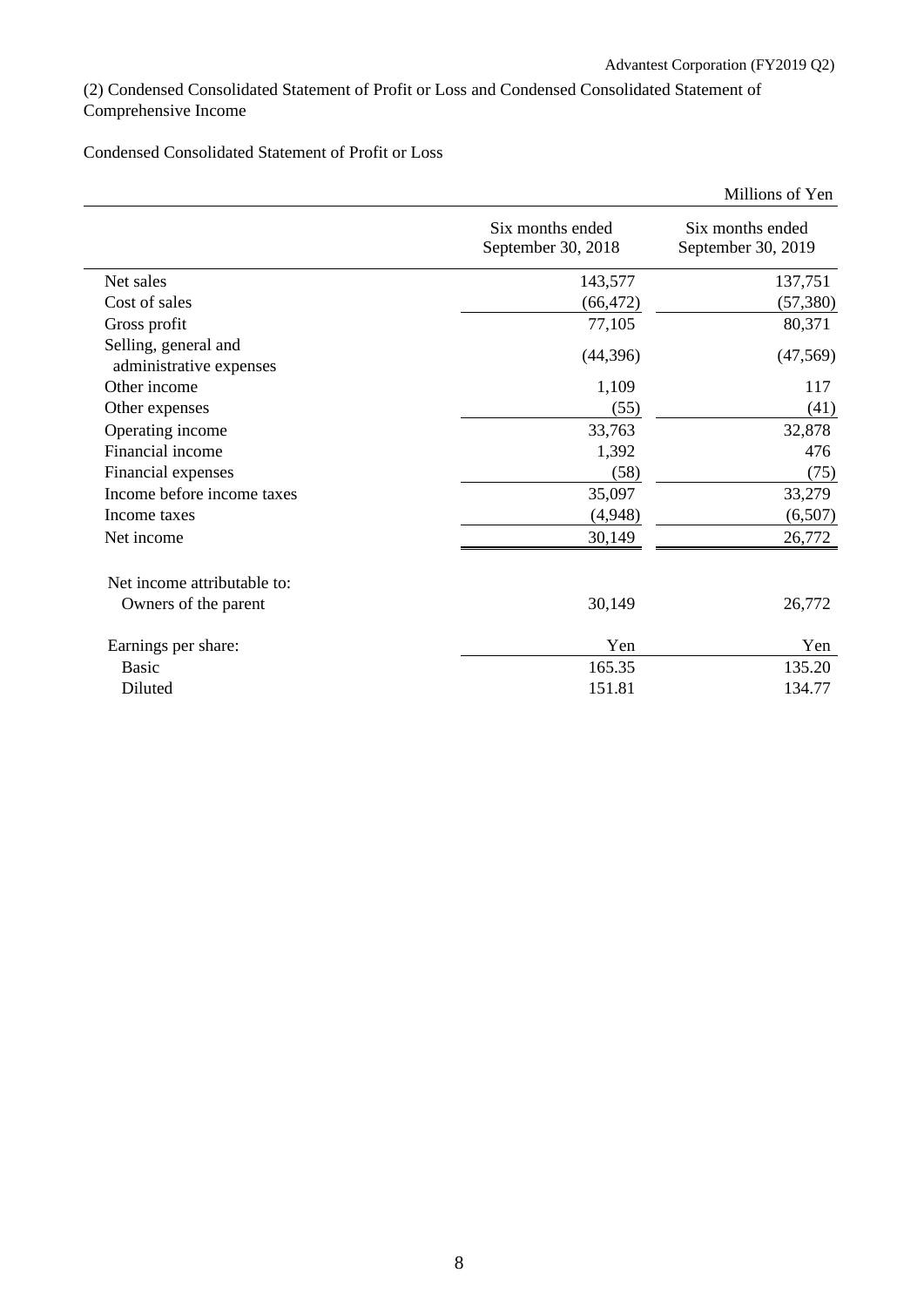# Advantest Corporation (FY2019 Q2)

Millions of Yen

|                                                 | Three months ended<br>September 30, 2018 | Three months ended<br>September 30, 2019 |  |
|-------------------------------------------------|------------------------------------------|------------------------------------------|--|
| Net sales                                       | 72,646                                   | 71,586                                   |  |
| Cost of sales                                   | (33,739)                                 | (30, 566)                                |  |
| Gross profit                                    | 38,907                                   | 41,020                                   |  |
| Selling, general and<br>administrative expenses | (21, 946)                                | (23, 354)                                |  |
| Other income                                    | 1,016                                    | 74                                       |  |
| Other expenses                                  | (32)                                     | (22)                                     |  |
| Operating income                                | 17,945                                   | 17,718                                   |  |
| Financial income                                | 640                                      | 650                                      |  |
| Financial expenses                              | (25)                                     | (38)                                     |  |
| Income before income taxes                      | 18,560                                   | 18,330                                   |  |
| Income taxes                                    | (2,303)                                  | (3,642)                                  |  |
| Net income                                      | 16,257                                   | 14,688                                   |  |
| Net income attributable to:                     |                                          |                                          |  |
| Owners of the parent                            | 16,257                                   | 14,688                                   |  |
| Earnings per share:                             | Yen                                      | Yen                                      |  |
| <b>Basic</b>                                    | 88.25                                    | 74.13                                    |  |
| Diluted                                         | 81.61                                    | 73.84                                    |  |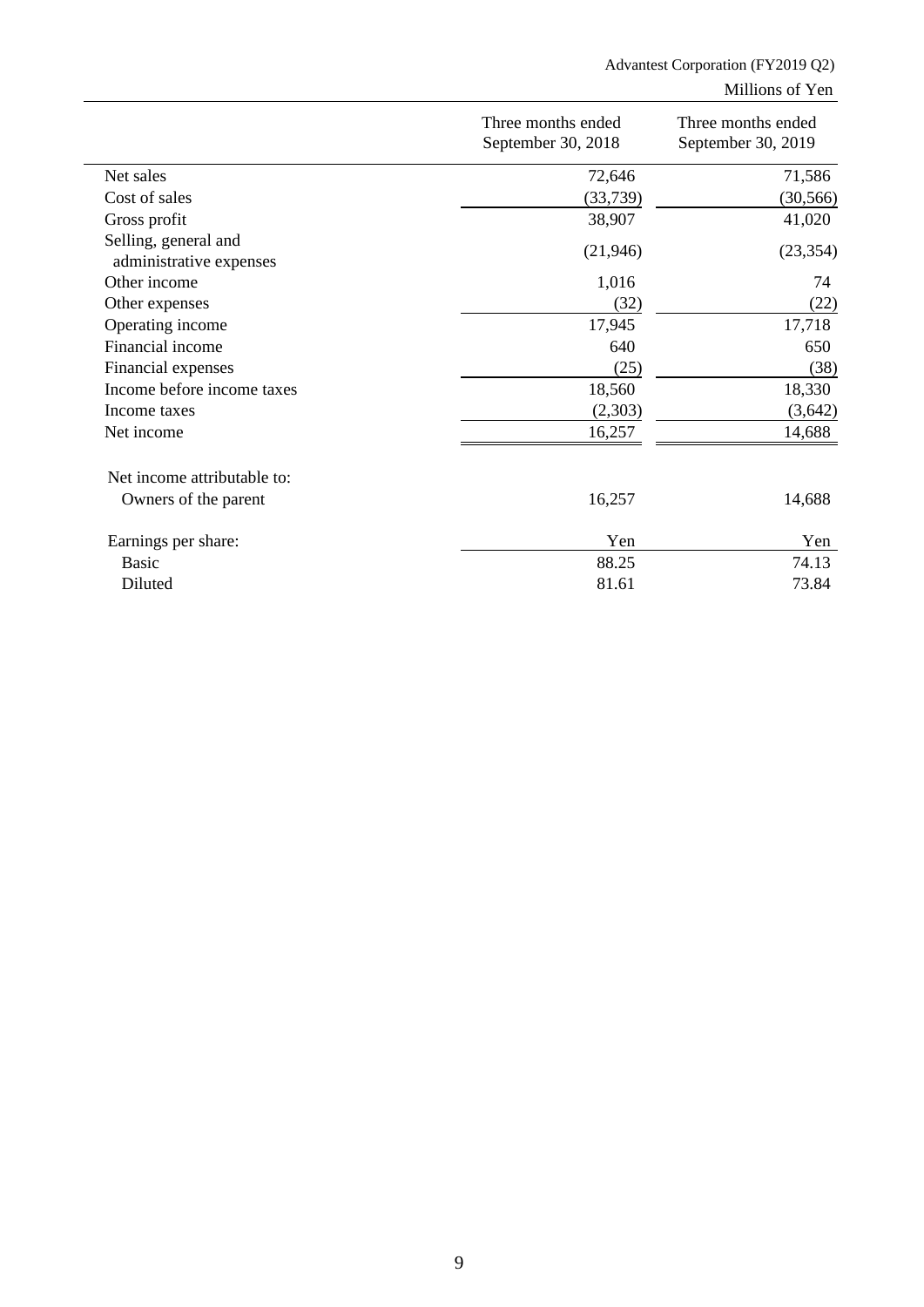|                                                                                                                 |                                        | Millions of Yen                        |
|-----------------------------------------------------------------------------------------------------------------|----------------------------------------|----------------------------------------|
|                                                                                                                 | Six months ended<br>September 30, 2018 | Six months ended<br>September 30, 2019 |
| Net income                                                                                                      | 30,149                                 | 26,772                                 |
| Other comprehensive income (loss), net of tax                                                                   |                                        |                                        |
| Items that will not be reclassified to profit or loss                                                           |                                        |                                        |
| Net change in fair value measurements of equity instruments<br>at fair value through other comprehensive income | 37                                     | (17)                                   |
| Items that may be subsequently reclassified to profit or loss                                                   |                                        |                                        |
| Exchange differences on translation of foreign operations                                                       | 4,822                                  | (4,172)                                |
| Total other comprehensive income (loss)                                                                         | 4,859                                  | (4,189)                                |
| Total comprehensive income for the period                                                                       | 35,008                                 | 22,583                                 |
| Comprehensive income attributable to:                                                                           |                                        |                                        |
| Owners of the parent                                                                                            | 35,008                                 | 22,583                                 |
|                                                                                                                 |                                        | Millions of Yen                        |
|                                                                                                                 | Three months ended                     | Three months ended                     |

# Condensed Consolidated Statement of Comprehensive Income

|                                                               | Three months ended<br>September 30, 2018 | Three months ended<br>September 30, 2019 |
|---------------------------------------------------------------|------------------------------------------|------------------------------------------|
| Net income                                                    | 16,257                                   | 14,688                                   |
| Other comprehensive income (loss), net of tax                 |                                          |                                          |
| Items that will not be reclassified to profit or loss         |                                          |                                          |
| Net change in fair value measurements of equity instruments   |                                          |                                          |
| at fair value through other comprehensive income              |                                          |                                          |
| Items that may be subsequently reclassified to profit or loss |                                          |                                          |
| Exchange differences on translation of foreign operations     | 2,979                                    | (808)                                    |
| Total other comprehensive income (loss)                       | 2,979                                    | (807)                                    |
| Total comprehensive income for the period                     | 19,236                                   | 13,881                                   |
| Comprehensive income attributable to:                         |                                          |                                          |
| Owners of the parent                                          | 19.236                                   | 13.881                                   |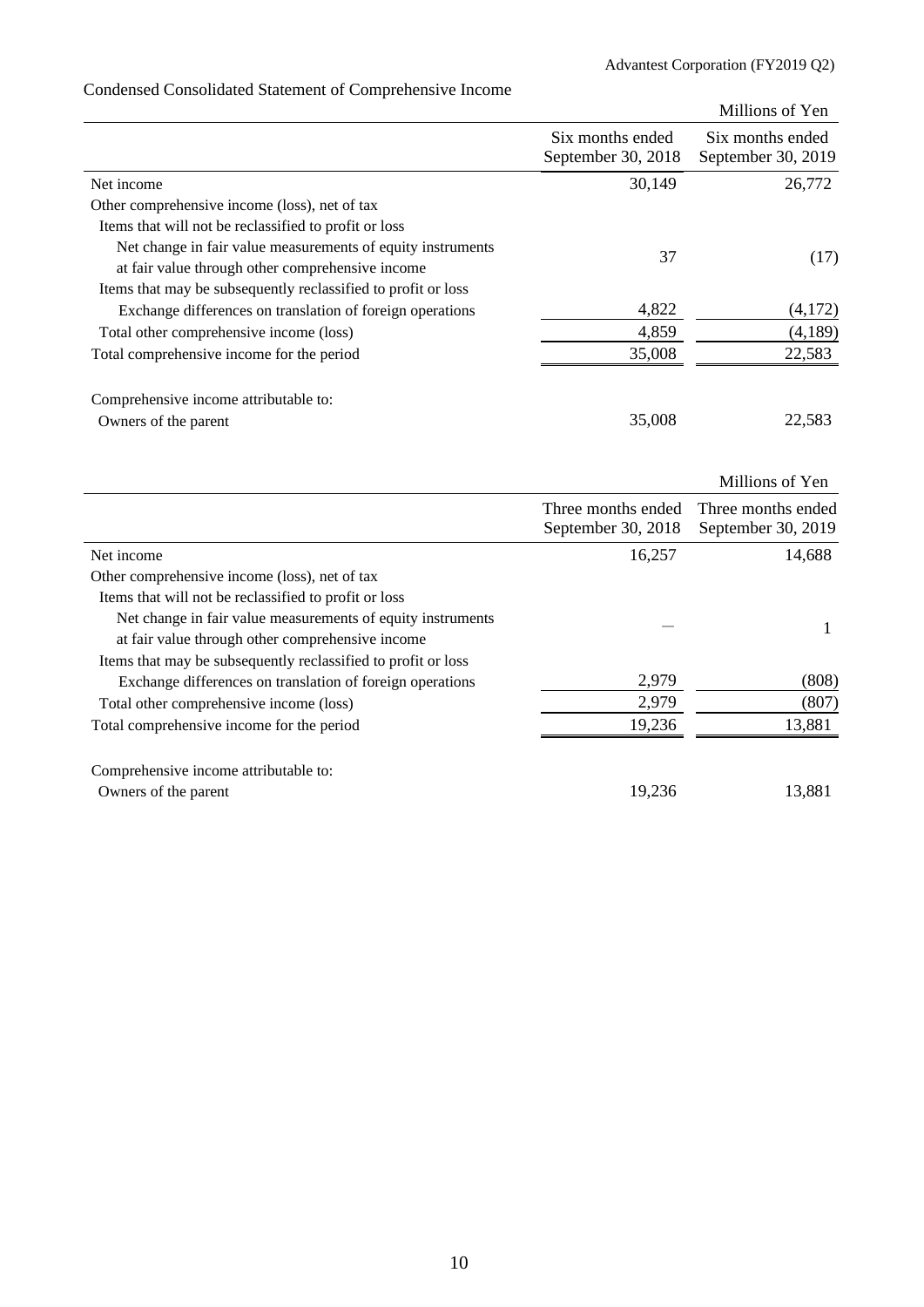# (3) Condensed Consolidated Statement of Changes in Equity

# Six months ended September 30, 2018

|                                                     |                  |                  |                                             |                      |                                  |         | Millions of Yen |
|-----------------------------------------------------|------------------|------------------|---------------------------------------------|----------------------|----------------------------------|---------|-----------------|
|                                                     |                  |                  | Equity attributable to owners of the parent |                      |                                  |         |                 |
|                                                     | Share<br>capital | Share<br>premium | Treasury<br>shares                          | Retained<br>earnings | Other<br>components<br>of equity | Total   | Total<br>Equity |
| Balance as of April 1, 2018                         | 32,363           | 43,466           | (77, 724)                                   | 125,204              | 1,301                            | 124,610 | 124,610         |
| Impact of change in accounting<br>policy            |                  |                  |                                             | 788                  |                                  | 788     | 788             |
| Beginning balance as of<br>April 1, 2018 (restated) | 32,363           | 43,466           | (77, 724)                                   | 125,992              | 1,301                            | 125,398 | 125,398         |
| Net income                                          |                  |                  |                                             | 30,149               |                                  | 30,149  | 30,149          |
| Other comprehensive income                          |                  |                  |                                             |                      | 4,859                            | 4,859   | 4,859           |
| Total comprehensive income for<br>the period        |                  |                  |                                             | 30,149               | 4,859                            | 35,008  | 35,008          |
| Purchase of treasury shares                         |                  |                  | (737)                                       |                      |                                  | (737)   | (737)           |
| Disposal of treasury shares                         |                  | (74)             | 776                                         | (417)                |                                  | 285     | 285             |
| Conversion of convertible bonds                     |                  | (575)            | 56,032                                      | (31, 433)            |                                  | 24,024  | 24,024          |
| Dividends                                           |                  |                  |                                             | (4,118)              |                                  | (4,118) | (4,118)         |
| Share-based payments                                |                  | 175              |                                             |                      |                                  | 175     | 175             |
| Total transactions with the<br>owners               |                  | (474)            | 56,071                                      | (35,968)             |                                  | 19,629  | 19,629          |
| Balance as of September 30, 2018                    | 32,363           | 42,992           | (21, 653)                                   | 120,173              | 6,160                            | 180,035 | 180,035         |

Six months ended September 30, 2019

Millions of Yen

|                                                                  |                         | Equity attributable to owners of the parent |                    |                      |                                  |          |                 |
|------------------------------------------------------------------|-------------------------|---------------------------------------------|--------------------|----------------------|----------------------------------|----------|-----------------|
|                                                                  | <b>Share</b><br>capital | Share<br>premium                            | Treasury<br>shares | Retained<br>earnings | Other<br>components<br>of equity | Total    | Total<br>Equity |
| Balance as of April 1, 2019                                      | 32,363                  | 43,018                                      | (6,262)            | 125,927              | 3,685                            | 198,731  | 198,731         |
| Net income                                                       |                         |                                             |                    | 26,772               |                                  | 26,772   | 26,772          |
| Other comprehensive income                                       |                         |                                             |                    |                      | (4,189)                          | (4,189)  | (4,189)         |
| Total comprehensive income for<br>the period                     |                         |                                             |                    | 26,772               | (4,189)                          | 22,583   | 22,583          |
| Purchase of treasury shares                                      |                         |                                             | (1,120)            |                      |                                  | (1,120)  | (1,120)         |
| Disposal of treasury shares                                      |                         | (261)                                       | 2,664              | (1,025)              |                                  | 1,378    | 1,378           |
| Dividends                                                        |                         |                                             |                    | (8,309)              |                                  | (8,309)  | (8,309)         |
| Share-based payments                                             |                         | 336                                         |                    |                      |                                  | 336      | 336             |
| Transfer from other components<br>of equity to retained earnings |                         |                                             |                    | 111                  | (111)                            |          |                 |
| Total transactions with the<br>owners                            |                         | 75                                          | 1,544              | (9,223)              | (111)                            | (7, 715) | (7,715)         |
| Balance as of September 30, 2019                                 | 32,363                  | 43,093                                      | (4,718)            | 143,476              | (615)                            | 213,599  | 213,599         |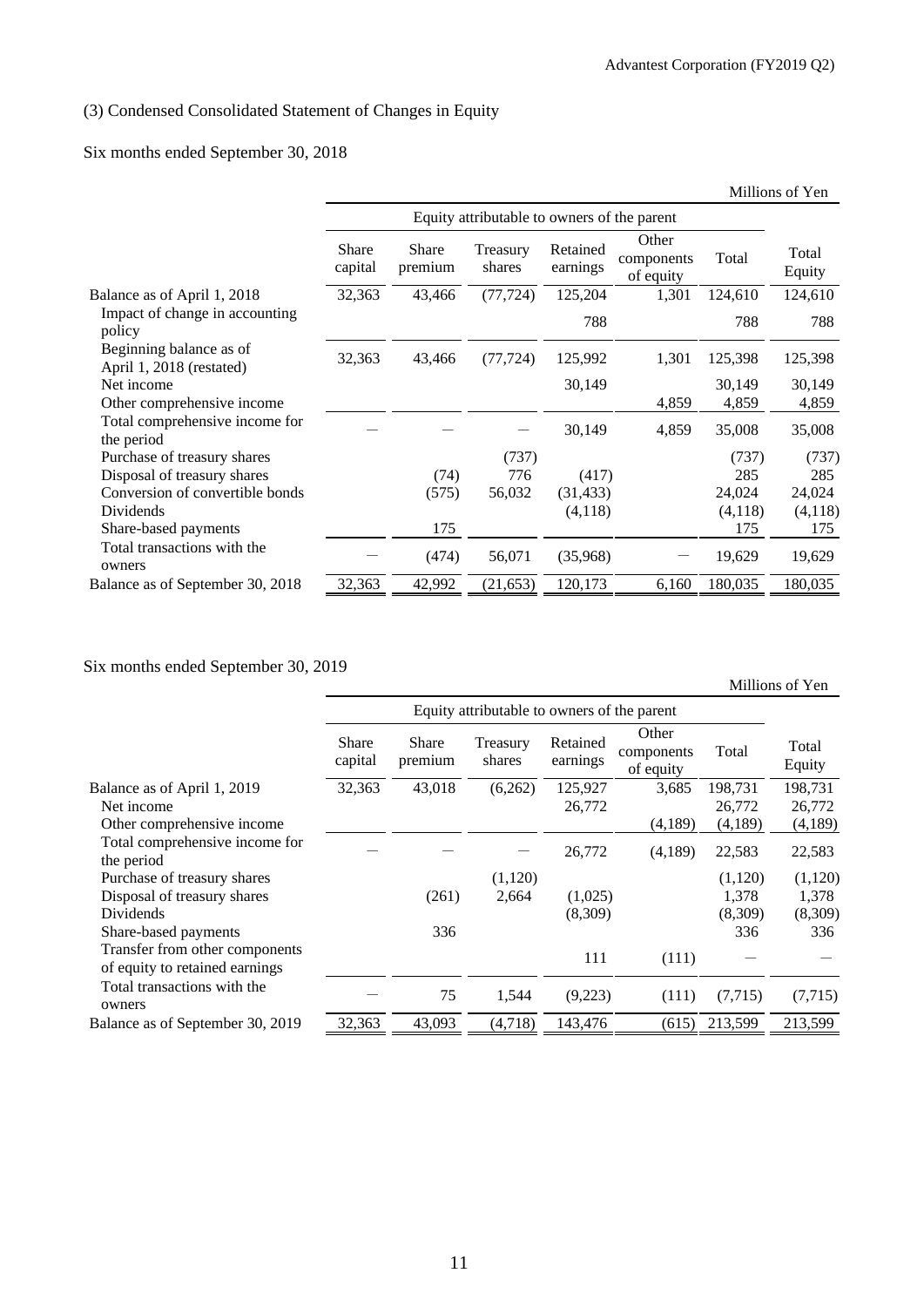(4)Condensed Consolidated Statement of Cash Flows

|                                                                  |                    | Millions of Yen    |
|------------------------------------------------------------------|--------------------|--------------------|
|                                                                  | Six months ended   | Six months ended   |
|                                                                  | September 30, 2018 | September 30, 2019 |
|                                                                  |                    |                    |
| Cash flows from operating activities:                            |                    |                    |
| Income before income taxes                                       | 35,097             | 33,279             |
| Adjustments to reconcile income before income taxes              |                    |                    |
| to net cash provided by (used in) operating activities:          |                    |                    |
| Depreciation and amortization                                    | 2,457              | 4,548              |
| Changes in assets and liabilities:                               |                    |                    |
| Trade and other receivables                                      | (12, 840)          | 390                |
| Inventories                                                      | (3,037)            | 684                |
| Trade and other payables                                         | 526                | (5, 437)           |
| Warranty provisions                                              | (452)              | 132                |
| Retirement benefit liabilities                                   | 863                | 648                |
| Other                                                            | (142)              | 2,530              |
| Subtotal                                                         | 22,472             | 36,774             |
| Interest and dividends received                                  | 445                | 470                |
|                                                                  |                    |                    |
| Interest paid                                                    | (3)                | (76)               |
| Income taxes paid                                                | (3,716)            | (7,289)            |
| Net cash provided by (used in) operating activities              | 19,198             | 29,879             |
| Cash flows from investing activities:                            |                    |                    |
|                                                                  |                    |                    |
| Proceeds from sale of equity instruments                         |                    | 111                |
| Proceeds from sale of property, plant and equipment              | 1,855              | 49                 |
| Purchases of property, plant and equipment                       | (2,718)            | (3,054)            |
| Purchases of intangible assets                                   | (182)              | (227)              |
| Other                                                            | (6)                | (5)                |
| Net cash provided by (used in) investing activities              | (1,051)            | (3,126)            |
|                                                                  |                    |                    |
| Cash flows from financing activities:                            |                    |                    |
| Proceeds from disposal of treasury shares                        | 283                | 1,378              |
| Purchases of treasury shares                                     | (737)              | (1,120)            |
| Dividends paid                                                   | (4, 111)           | (8,302)            |
| Payments for lease liabilities                                   |                    | (1,038)            |
| Other                                                            | (0)                |                    |
| Net cash provided by (used in) financing activities              | (4, 565)           | (9,082)            |
| Net effect of exchange rate changes on cash and cash equivalents |                    |                    |
|                                                                  | 3,433              | (2,821)            |
| Net change in cash and cash equivalents                          | 17,015             | 14,850             |
| Cash and cash equivalents at the beginning of period             | 103,973            | 119,943            |
| Cash and cash equivalents at the end of period                   | 120,988            | 134,793            |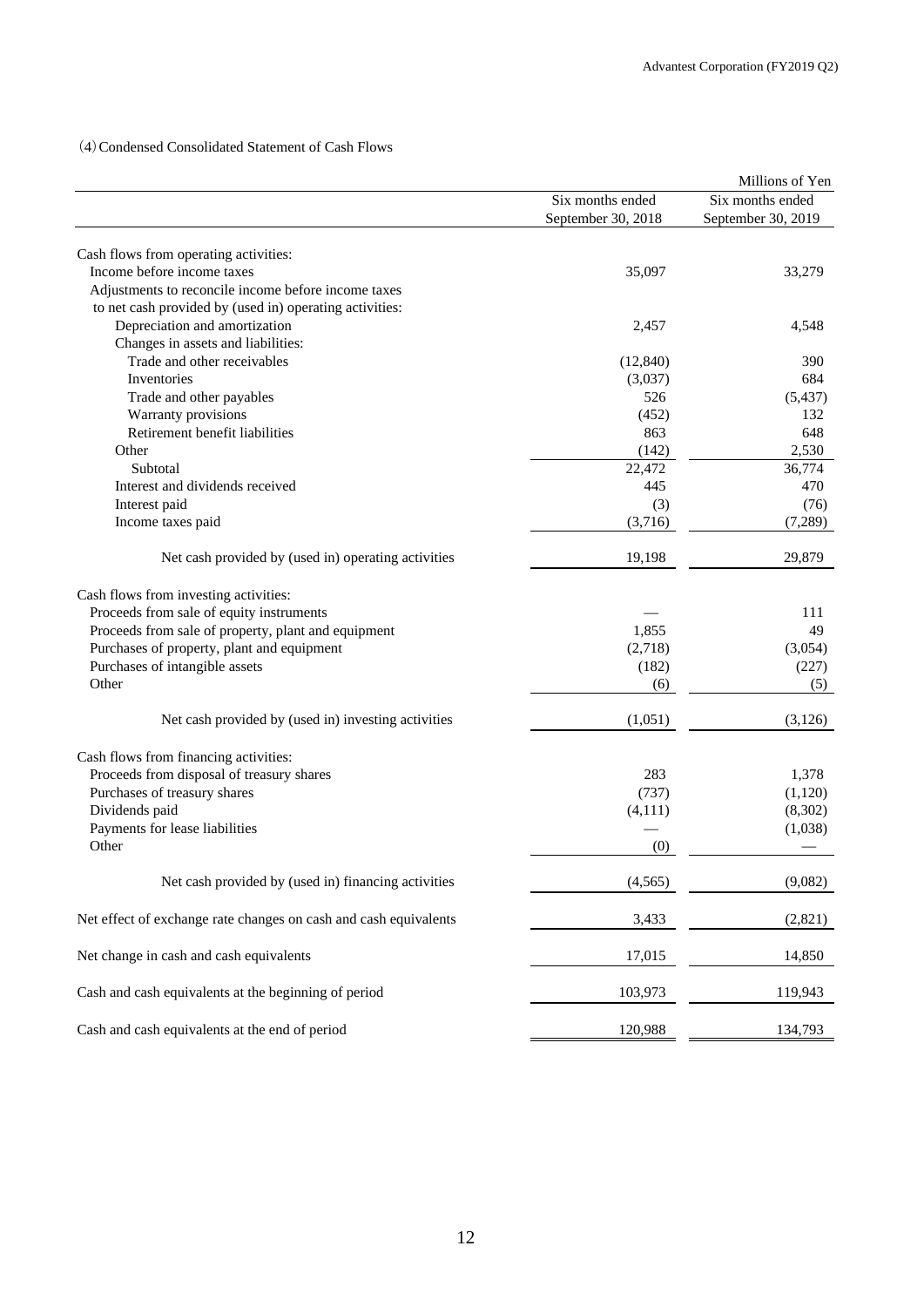(5) Notes to the Condensed Consolidated Financial Statements

(Notes on Going Concern): None

(Changes in Accounting Policies)

### IFRS 16: Leases

Advantest has adopted IFRS 16 "Leases" from the first quarter of the fiscal year ending March 31, 2020.

To apply IFRS 16, Advantest used the cumulative effect transition method which is recognizing the cumulative effect of applying the new standard at the beginning of the year of initial application.

In transitioning to IFRS16, Advantest has chosen the practical expedient detailed in paragraph C3 of IFRS 16 and grandfathered its assessments of whether contracts contain leases under IAS 17 "Leases" and IFRIC 4 "Determining whether an Arrangement contains a Lease."

Advantest, as a lessee, recognized right-of-use assets and lease liabilities at the date of initial application for leases previously classified as an operation leases applying IAS 17. These lease liabilities have been measured at the present value of the remaining lease payments, discounted using the lessee's incremental borrowing rate at the date of initial application.

Right-of-use assets recognized at the date of initial application in the condensed consolidated statement of financial position amount to (Y) 10,344 million.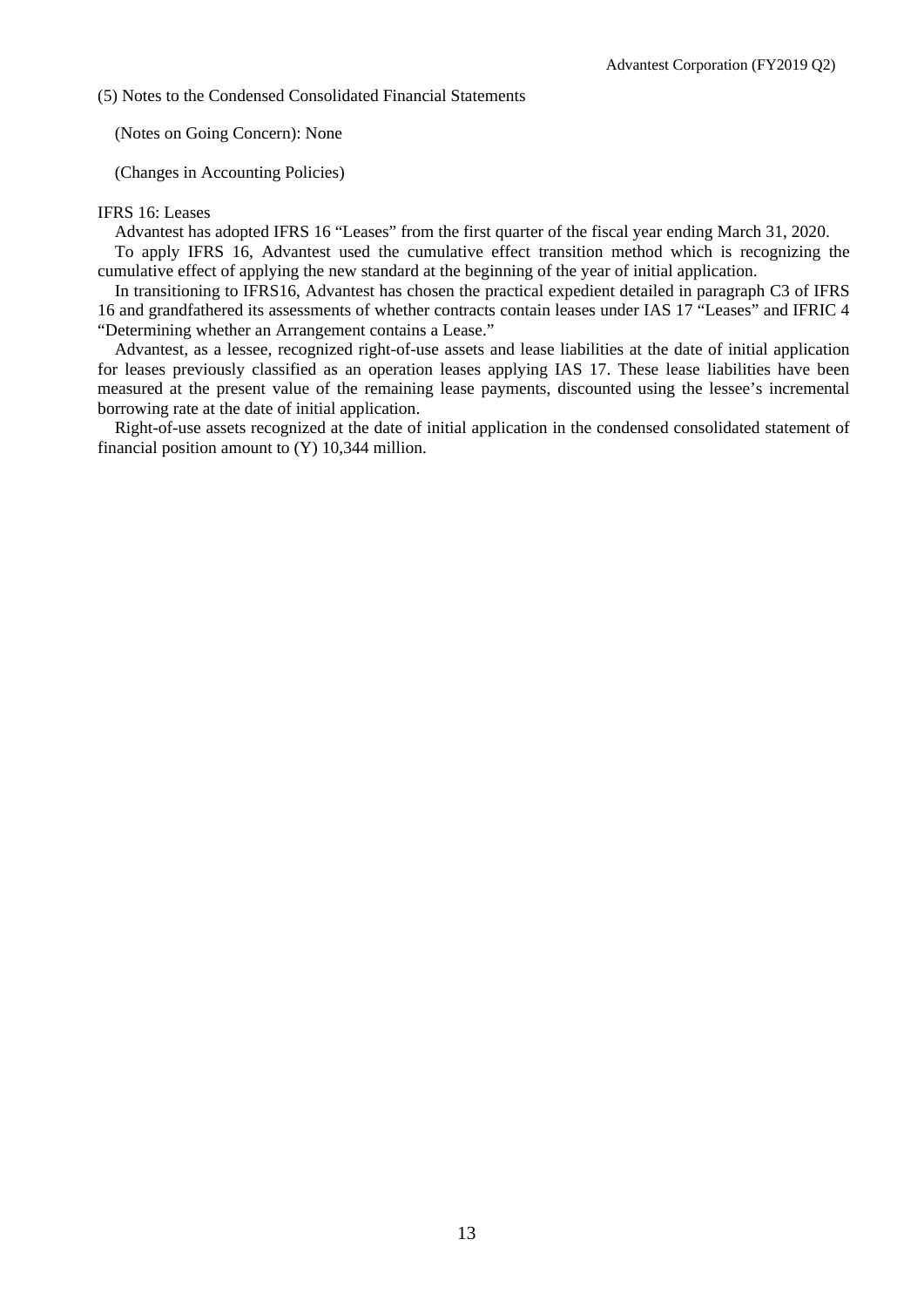### (Segment Information)

### Six months ended September 30, 2018 Millions of Yen

|                                                                                               | Semiconductor<br>and Component<br><b>Test System</b><br><b>Business</b> | Mechatronics<br>System<br><b>Business</b> | Services.<br>Support and<br>Others | Elimination<br>and Corporate | Consolidated |
|-----------------------------------------------------------------------------------------------|-------------------------------------------------------------------------|-------------------------------------------|------------------------------------|------------------------------|--------------|
| Net sales                                                                                     |                                                                         |                                           |                                    |                              |              |
| Net sales to unaffiliated customers                                                           | 105,129                                                                 | 21,756                                    | 16,692                             |                              | 143,577      |
| Inter-segment sales                                                                           |                                                                         |                                           |                                    |                              |              |
| Total                                                                                         | 105,129                                                                 | 21,756                                    | 16,692                             |                              | 143,577      |
| Segment income (loss)<br>(operating income (loss) before<br>share-based compensation expense) | 32,248                                                                  | 546                                       | 3,647                              | (2,500)                      | 33,941       |
| Adjustment:<br>Share-based compensation expense                                               |                                                                         |                                           |                                    |                              | (178)        |
| Operating income                                                                              |                                                                         |                                           |                                    |                              | 33,763       |
| Financial income                                                                              |                                                                         |                                           |                                    |                              | 1,392        |
| Financial expenses                                                                            |                                                                         |                                           |                                    |                              | (58)         |
| Income before income taxes                                                                    |                                                                         |                                           |                                    |                              | 35,097       |

### Six months ended September 30, 2019 Millions of Yen

| $\frac{1}{2}$ monthly ended beptended 50, 2019                                                |                                                                         |                                           |                                    |                              |              |
|-----------------------------------------------------------------------------------------------|-------------------------------------------------------------------------|-------------------------------------------|------------------------------------|------------------------------|--------------|
|                                                                                               | Semiconductor<br>and Component<br><b>Test System</b><br><b>Business</b> | Mechatronics<br>System<br><b>Business</b> | Services,<br>Support and<br>Others | Elimination<br>and Corporate | Consolidated |
| Net sales                                                                                     |                                                                         |                                           |                                    |                              |              |
| Net sales to unaffiliated customers                                                           | 102,916                                                                 | 15,986                                    | 18,849                             |                              | 137,751      |
| Inter-segment sales                                                                           | 10                                                                      |                                           |                                    | (11)                         |              |
| Total                                                                                         | 102,926                                                                 | 15,986                                    | 18,850                             | (11)                         | 137,751      |
| Segment income (loss)<br>(operating income (loss) before<br>share-based compensation expense) | 36,356                                                                  | (1,553)                                   | 2,117                              | (3,643)                      | 33,277       |
| Adjustment:<br>Share-based compensation expense                                               |                                                                         |                                           |                                    |                              | (399)        |
| Operating income                                                                              |                                                                         |                                           |                                    |                              | 32,878       |
| Financial income                                                                              |                                                                         |                                           |                                    |                              | 476          |
| Financial expenses                                                                            |                                                                         |                                           |                                    |                              | (75)         |
| Income before income taxes                                                                    |                                                                         |                                           |                                    |                              | 33,279       |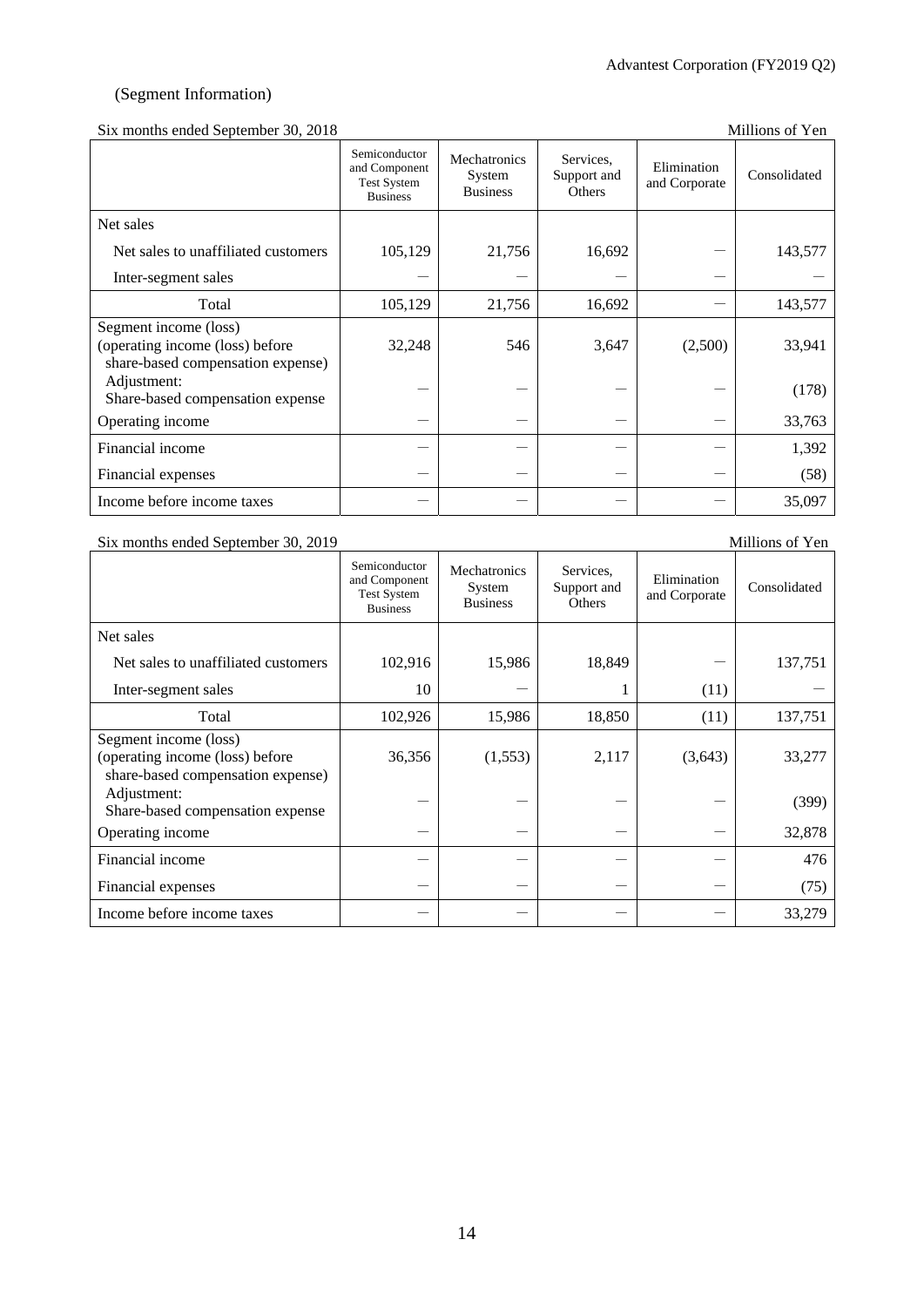### Three months ended September 30, 2018 Millions of Yen

|                                                                                               | Semiconductor<br>and Component<br>Test System<br><b>Business</b> | Mechatronics<br>System<br><b>Business</b> | Services.<br>Support and<br>Others | Elimination<br>and Corporate | Consolidated |
|-----------------------------------------------------------------------------------------------|------------------------------------------------------------------|-------------------------------------------|------------------------------------|------------------------------|--------------|
| Net sales                                                                                     |                                                                  |                                           |                                    |                              |              |
| Net sales to unaffiliated customers                                                           | 54,150                                                           | 10,678                                    | 7,818                              |                              | 72,646       |
| Inter-segment sales                                                                           |                                                                  |                                           |                                    |                              |              |
| Total                                                                                         | 54,150                                                           | 10,678                                    | 7,818                              |                              | 72,646       |
| Segment income (loss)<br>(operating income (loss) before<br>share-based compensation expense) | 16,751                                                           | 105                                       | 1,745                              | (542)                        | 18,059       |
| Adjustment:<br>Share-based compensation expense                                               |                                                                  |                                           |                                    |                              | (114)        |
| Operating income                                                                              |                                                                  |                                           |                                    |                              | 17,945       |
| Financial income                                                                              |                                                                  |                                           |                                    |                              | 640          |
| Financial expenses                                                                            |                                                                  |                                           |                                    |                              | (25)         |
| Income before income taxes                                                                    |                                                                  |                                           |                                    |                              | 18,560       |

Three months ended September 30, 2019 Millions of Yen

|                                                                                               | Semiconductor<br>and Component<br><b>Test System</b><br><b>Business</b> | Mechatronics<br>System<br><b>Business</b> | Services.<br>Support and<br>Others | Elimination<br>and Corporate | Consolidated |
|-----------------------------------------------------------------------------------------------|-------------------------------------------------------------------------|-------------------------------------------|------------------------------------|------------------------------|--------------|
| Net sales                                                                                     |                                                                         |                                           |                                    |                              |              |
| Net sales to unaffiliated customers                                                           | 52,007                                                                  | 9,341                                     | 10,238                             |                              | 71,586       |
| Inter-segment sales                                                                           |                                                                         |                                           |                                    | (1)                          |              |
| Total                                                                                         | 52,007                                                                  | 9,341                                     | 10,239                             | (1)                          | 71,586       |
| Segment income (loss)<br>(operating income (loss) before<br>share-based compensation expense) | 18,697                                                                  | (601)                                     | 1,604                              | (1,732)                      | 17,968       |
| Adjustment:<br>Share-based compensation expense                                               |                                                                         |                                           |                                    |                              | (250)        |
| Operating income                                                                              |                                                                         |                                           |                                    |                              | 17,718       |
| Financial income                                                                              |                                                                         |                                           |                                    |                              | 650          |
| Financial expenses                                                                            |                                                                         |                                           |                                    |                              | (38)         |
| Income before income taxes                                                                    |                                                                         |                                           |                                    |                              | 18,330       |

(Notes)

- 1. Advantest uses the operating income (loss) before share-based compensation expense for management's analysis of business segment results.
- 2. Share-based compensation expense represents expenses for stock options and performance-based stock remuneration expense.
- 3. Segment income (loss) is presented on the basis of operating income (loss) before share-based compensation expense.
- 4. Inter-segment sales are based on market prices.
- 5. Adjustments to segment income (loss) in Corporate principally represent corporate general and administrative expenses and research and development expenses related to fundamental research activities that are not allocated to operating segments.